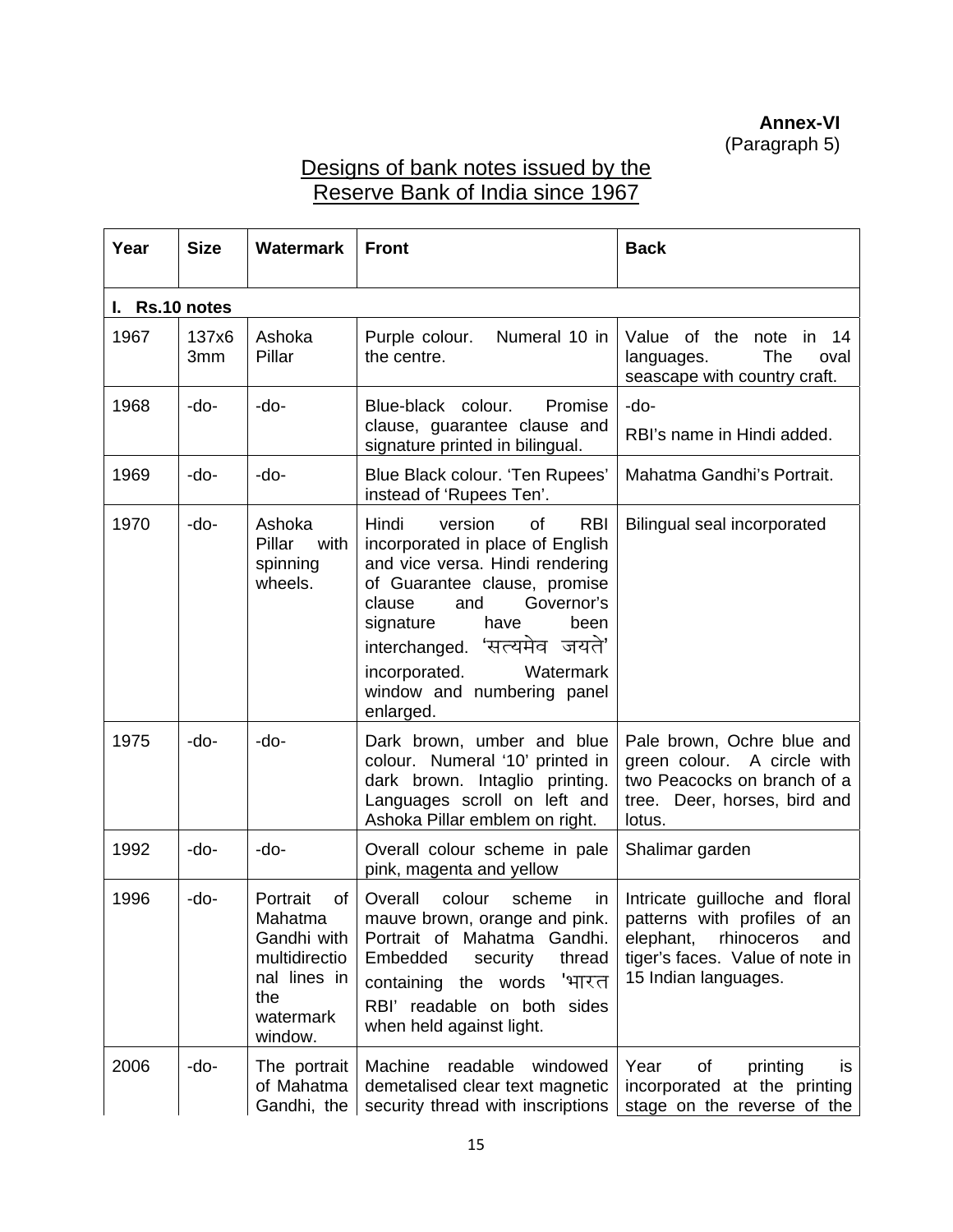| Year            | <b>Size</b>  | <b>Watermark</b>                                                                                                                                                                                                                                            | <b>Front</b>                                                                                                                                                                                                                                                                                                                                                                                                                                            | <b>Back</b>                                                                                                                                                                                                                                                                          |
|-----------------|--------------|-------------------------------------------------------------------------------------------------------------------------------------------------------------------------------------------------------------------------------------------------------------|---------------------------------------------------------------------------------------------------------------------------------------------------------------------------------------------------------------------------------------------------------------------------------------------------------------------------------------------------------------------------------------------------------------------------------------------------------|--------------------------------------------------------------------------------------------------------------------------------------------------------------------------------------------------------------------------------------------------------------------------------------|
|                 |              | multidirectio<br>nal<br>lines,<br>and<br>an<br>electrotype<br>mark<br>showing the<br>denominati<br>onal<br>numeral10<br>appear<br>in.<br>this section<br>these<br>and<br>be<br>can<br>viewed<br>better when<br>the<br>banknote is<br>held against<br>light. | 'Bharat' (in Hindi) and RBI<br>which fluoresces in yellow on<br>both sides under UV light.<br>(Generic).<br>Width: 1.4 mm<br>Dual coloured optical fibres.<br>The small floral design printed<br>both on the front (hollow) and<br>back (filled up) of the note in<br>the middle of the vertical band<br>next to the Watermark has an<br>back-to-back<br>accurate<br>registration so that the numeral<br>appears as one when seen<br>against the light. | banknote.                                                                                                                                                                                                                                                                            |
| II. Rs.20 notes |              |                                                                                                                                                                                                                                                             |                                                                                                                                                                                                                                                                                                                                                                                                                                                         |                                                                                                                                                                                                                                                                                      |
| 1972            | 147X63<br>mm | Ashoka<br>Pillar                                                                                                                                                                                                                                            | Saffron colour. Ashoka Pillar<br>emblem<br>the<br>right<br>and<br>on<br>language panel on the left side.                                                                                                                                                                                                                                                                                                                                                | <b>Bold</b><br>lettering<br>Hindi<br>in<br>centrally<br>in<br>appears<br>a<br>horizontal panel, flanked by<br>figures 20 at the corner.<br>Picture of Parliament House.<br>On the left value in Indian<br>languages                                                                  |
| 1975            | -do-         | Small<br>Ashoka<br>Pillar<br>with<br>of<br>chain<br>spinning<br>wheels.<br>Resin<br>treated<br>paper                                                                                                                                                        | Red, blue, mauve and pale<br>yellow colour. Numerical 20 in<br>dark mauve on a light yellow<br>lotus shaped design. Language<br>scroll on the left and Ashoka<br>Pillar emblem on right.<br>The<br>printing bleeds off on all sides<br>but not in corners, which are<br>paper white. Bilingual names,<br>clauses and signature.                                                                                                                         | Dry offset printing. Red, blue<br>and mauve colour. Chariot<br>wheel of Konark Sun temple<br>Watermark<br>at the centre.<br>window in pale<br>blue<br>is.<br>surrounded by an ornamental<br>design in perfect register with<br>corresponding<br>design<br>on<br>obverse of the note. |
| 2001            | -do-         | Mahatma<br>Gandhi<br>Portrait                                                                                                                                                                                                                               | security thread totally<br>The<br>embedded<br>with<br>the<br>letters<br>"Bharat" (in Hindi) and "RBI"<br>The colour is predominantly<br>reddish orange. The Ashoka<br>Pillar has been replaced by the<br>Mahatma Gandhi's Portrait in<br>dark red while the Ashoka Pillar<br>has been shifted to the left side                                                                                                                                          | The central theme depicts the<br>Indian<br>line<br>with<br>coastal<br>coconut grooves. The value<br>of the note appears in 15<br>languages in a vertical panel<br>in the left hand side.                                                                                             |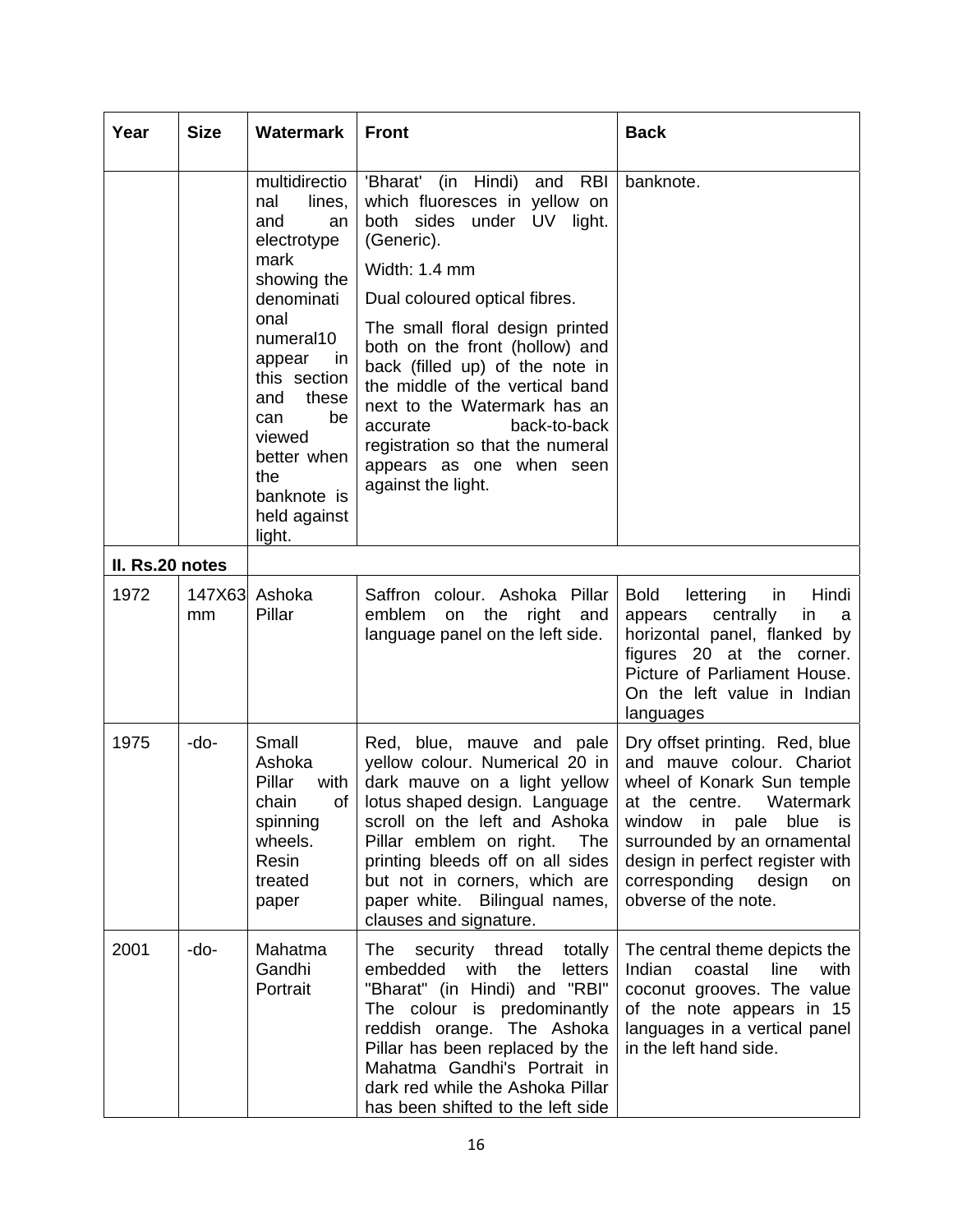| Year             | <b>Size</b>  | <b>Watermark</b>                                                                                                                                                                                                                         | <b>Front</b>                                                                                                                                                                                                                                                                                                                                                                                                                                                                                                                                                                                                                                          | <b>Back</b>                                                                                                                                                |
|------------------|--------------|------------------------------------------------------------------------------------------------------------------------------------------------------------------------------------------------------------------------------------------|-------------------------------------------------------------------------------------------------------------------------------------------------------------------------------------------------------------------------------------------------------------------------------------------------------------------------------------------------------------------------------------------------------------------------------------------------------------------------------------------------------------------------------------------------------------------------------------------------------------------------------------------------------|------------------------------------------------------------------------------------------------------------------------------------------------------------|
|                  |              |                                                                                                                                                                                                                                          | bottom corner and the size is<br>smaller. The numeral 20, RBI<br>Mahatma<br>Gandhi's<br>seal,<br>Portrait,<br>RBI<br>Legend,<br>Guarantee<br>Promise<br>and<br>clauses, Governor's Signature<br>and Ashoka Pillar inset are in<br>intaglio. The words RBI and the<br>numeral 20 in Micro letters<br>appear alternatively behind the<br>Mahatma Gandhi's Portrait. An<br>identification mark by way of a<br>small vertical rectangle<br><i>in</i><br>raised form appears on the left<br>side of the note to facilitate the<br>visually impaired to identify the<br>denomination of the note. The<br>numbers in the number panel<br>are printed in red. |                                                                                                                                                            |
| 2006             | -do-         | The<br>al lines, and<br>an<br>electrotype<br>mark<br>showing the<br>denominatio<br>nal<br>numeral20<br>ınl<br>appear<br>this<br>section<br>these<br>and<br>be<br>can<br>viewed<br>better when<br>the banknote<br>is hel against<br>light | portrait Machine readable windowed<br>of Mahatma demetalised clear text magnetic<br>Gandhi, the security thread with inscriptions<br>multidirection 'Bharat' (in Hindi) and RBI<br>which fluoresces in yellow on<br>under<br><b>both</b><br>sides<br>UV.<br>light. (Generic).<br>Width: 1.4 mm<br>Dual coloured optical fibres.<br>The small floral design printed<br>both on the front (hollow) and<br>back(filled up) of the note in the<br>middle of the vertical band next<br>the Watermark has<br>to<br>an<br>accurate<br>back-to-back<br>registration so that the numeral<br>appears as one when seen<br>against the light.                     | Year<br>of<br>printing<br>IS<br>incorporated at the printing<br>stage on the reverse of the<br>banknote.                                                   |
| III. Rs.50 notes |              |                                                                                                                                                                                                                                          |                                                                                                                                                                                                                                                                                                                                                                                                                                                                                                                                                                                                                                                       |                                                                                                                                                            |
| 1975             | 147X73<br>mm | Ashoka<br>Pillar<br>with<br>chain<br>of<br>wheels.                                                                                                                                                                                       | Mauve colour with hues of blue<br>green and purple. Numeral 50<br>in dark brown. Language scroll<br>left<br>and Ashoka<br>Pillar<br>on<br>emblem on right.<br>Printing                                                                                                                                                                                                                                                                                                                                                                                                                                                                                | Mauve,<br>brown and yellow<br>colours. Parliament House at<br>the<br>Watermark<br>centre.<br>window<br>pale<br>in<br>mauve,<br>surrounded by an ornamental |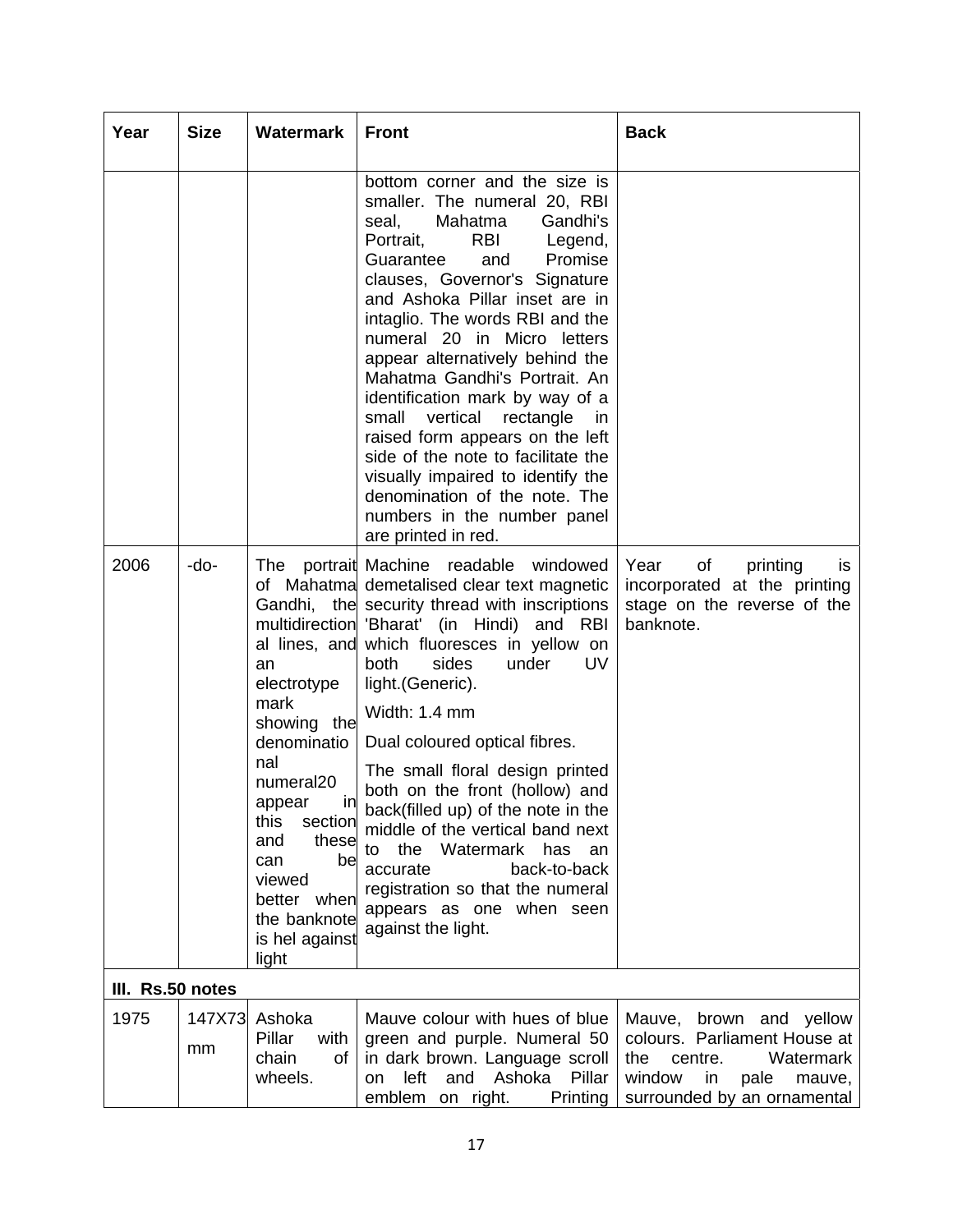| Year | <b>Size</b> | <b>Watermark</b>                                                                                                                                         | <b>Front</b>                                                                                                                                                                                                                                                                                                                                                                                                                                                                                                                                                                                                                                                                                                                                                                                                                                                                                                                                                                          | <b>Back</b>                                                                                                                                                                 |
|------|-------------|----------------------------------------------------------------------------------------------------------------------------------------------------------|---------------------------------------------------------------------------------------------------------------------------------------------------------------------------------------------------------------------------------------------------------------------------------------------------------------------------------------------------------------------------------------------------------------------------------------------------------------------------------------------------------------------------------------------------------------------------------------------------------------------------------------------------------------------------------------------------------------------------------------------------------------------------------------------------------------------------------------------------------------------------------------------------------------------------------------------------------------------------------------|-----------------------------------------------------------------------------------------------------------------------------------------------------------------------------|
|      |             |                                                                                                                                                          | bleeds off on all sides except at<br>corners.                                                                                                                                                                                                                                                                                                                                                                                                                                                                                                                                                                                                                                                                                                                                                                                                                                                                                                                                         | design, which is in perfect<br>register with corresponding<br>design on the obverse.                                                                                        |
| 1981 | Do          | -do-                                                                                                                                                     | Intaglio-fast blue, yellow red.<br>Ashoka Pillar and languages in<br>deep violet colours, rest in deep<br>green<br>and<br>brown<br>colours.<br>सत्यमेव जयते below Ashoka<br>Pillar emblem.                                                                                                                                                                                                                                                                                                                                                                                                                                                                                                                                                                                                                                                                                                                                                                                            | Dry<br>offset-yellowish<br>brown<br>body in deep<br>and<br>purple<br>Parliament House<br>colour.<br>with National flag on top                                               |
| 1997 | -do-        | Portrait<br>of<br>Mahatma<br>Gandhi with<br>multidirectio<br>nal lines in<br>the window.                                                                 | Yellow, blue and violet colour.<br>Ashoka Pillar<br>replaced<br>by<br>Mahatma Gandhi Portrait in<br>Security thread totally<br>blue.<br>embedded inside the note the<br>letters 'भारत' and 'RBI'.<br>A<br>small black solid square on the<br>left hand side of the watermark<br>to help the visually impaired to<br>identify the denomination of the<br>note.                                                                                                                                                                                                                                                                                                                                                                                                                                                                                                                                                                                                                         | A panoramic view of India's<br>Parliament House with floral<br>patterns above and filigree<br>patterns on the sides.<br>The<br>value of the note in 15 Indian<br>languages. |
| 2005 | -do-        | The<br>al lines, and<br>an<br>electrotype<br>mark<br>numeral the<br>nal<br>section<br>this<br>and<br>can<br>viewed<br>better when<br>is<br>against light | portrait Machine readable<br>windowed<br>of Mahatma demetalised clear text magnetic<br>Gandhi, the security thread with inscriptions<br>multidirection 'Bharat' (in Hindi) and RBI<br>which fluoresces in yellow on<br>both sides under U.V.light -<br>width 1.4 mm The Intaglio<br>Printing i.e. raised prints is<br>showing the more prominent in the name of<br>denominatio   the Bank in Hindi and English,<br>Reserve<br><b>Bank</b><br>Seal,<br>50 appear in guarantee and promise clause,<br>Ashoka Pillar Emblem on the<br>these left, RBI Governor's signature.<br>be A square in intaglio on the left<br>of the watermark window with<br>increased depth of engraving<br>the banknote helps the visually impaired to<br>held identify<br>the<br>denomination.<br>Optical fibres are in dual colour.<br>The small floral design printed<br>both on the front (hollow) and<br>back (filled up) of the banknote<br>in the middle of the vertical<br>band next to the watermark | Year<br>of<br>printing<br>is.<br>incorporated at the printing<br>stage on the reverse of the<br>banknote.                                                                   |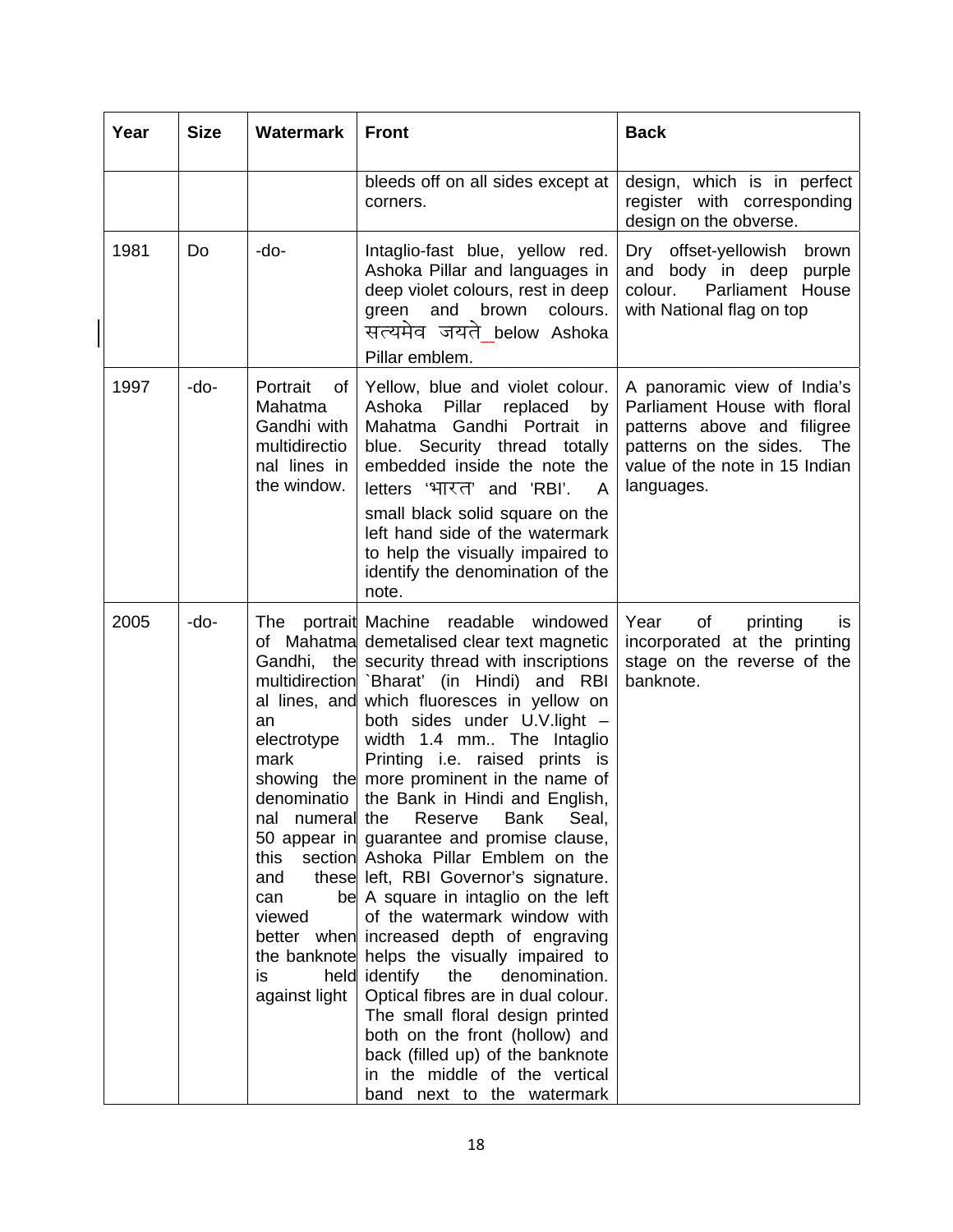| Year            | <b>Size</b>  | <b>Watermark</b>                                | <b>Front</b>                                                                                                                                                                                                                                                                                                                                                                    | <b>Back</b>                                                                                                                                                                                                                                                                             |
|-----------------|--------------|-------------------------------------------------|---------------------------------------------------------------------------------------------------------------------------------------------------------------------------------------------------------------------------------------------------------------------------------------------------------------------------------------------------------------------------------|-----------------------------------------------------------------------------------------------------------------------------------------------------------------------------------------------------------------------------------------------------------------------------------------|
|                 |              |                                                 | window has an accurate back-<br>to-back registration so that the<br>numeral appears as one when<br>seen against the light.                                                                                                                                                                                                                                                      |                                                                                                                                                                                                                                                                                         |
| IV.Rs.100 notes |              |                                                 |                                                                                                                                                                                                                                                                                                                                                                                 |                                                                                                                                                                                                                                                                                         |
| 1967            | 157X7<br>3mm | Ashoka<br>Pillar                                | Blue colour.<br>Numeral 100<br>appears prominently in centre.<br>Ashoka Pillar emblem on the<br>right.                                                                                                                                                                                                                                                                          | Vertical panel of 14 Indian<br>languages on left. Hirakud<br>Dam in the background in a<br>circular frame.                                                                                                                                                                              |
| 1969            | -do-         | -do-                                            | <b>Blue</b><br>colour<br>and<br>promise<br>clause, Guarantee clause and<br>Governor's<br>signature<br>in<br>bilingual.                                                                                                                                                                                                                                                          | Picture of Mahatma Gandhi<br>with<br>sitting posture<br>in a<br>Sevagram Ashram<br>in the<br>background in a<br>circular<br>frame.                                                                                                                                                      |
| 1975            | -do-         | Ashoka<br>Pillar<br>with<br>spinning<br>wheels. | Intaglio deep blue with hues of<br>blue, brown, pink and dark<br>Numeral 100 in dark<br>green.<br>Watermark window light<br>blue.<br>RBI's<br>blue.<br>name,<br>promise<br>clause, Guarantee clause and<br>Governor's<br>signature<br>in.<br>bilingual. Language scroll on<br>left and Ashoka Pillar emblem<br>on right. Printing bleeds off on<br>all sides except at corners. | Intaglio deep blue and brown<br>shade of corn, agricultural<br>operations, Tea plantation<br>hydroelectric<br>and<br>power<br>project. `Watermark' window<br>surrounded<br>is.<br>by<br>an<br>ornamental design, which is<br>in perfect register with similar<br>design on the obverse. |
| 1979            | -do-         | -do-                                            | One side intaglio blue, red and<br>deep green, Tints of reddish<br>and yellowish green<br>shade.<br>'सत्यमेव जयते' below Ashoka<br>Pillar emblem.                                                                                                                                                                                                                               | Dry-offset.<br><b>Black</b><br>and<br>maroon colours.<br>Tint design<br>greenish<br>blue<br>and<br>in<br>brownish shades.                                                                                                                                                               |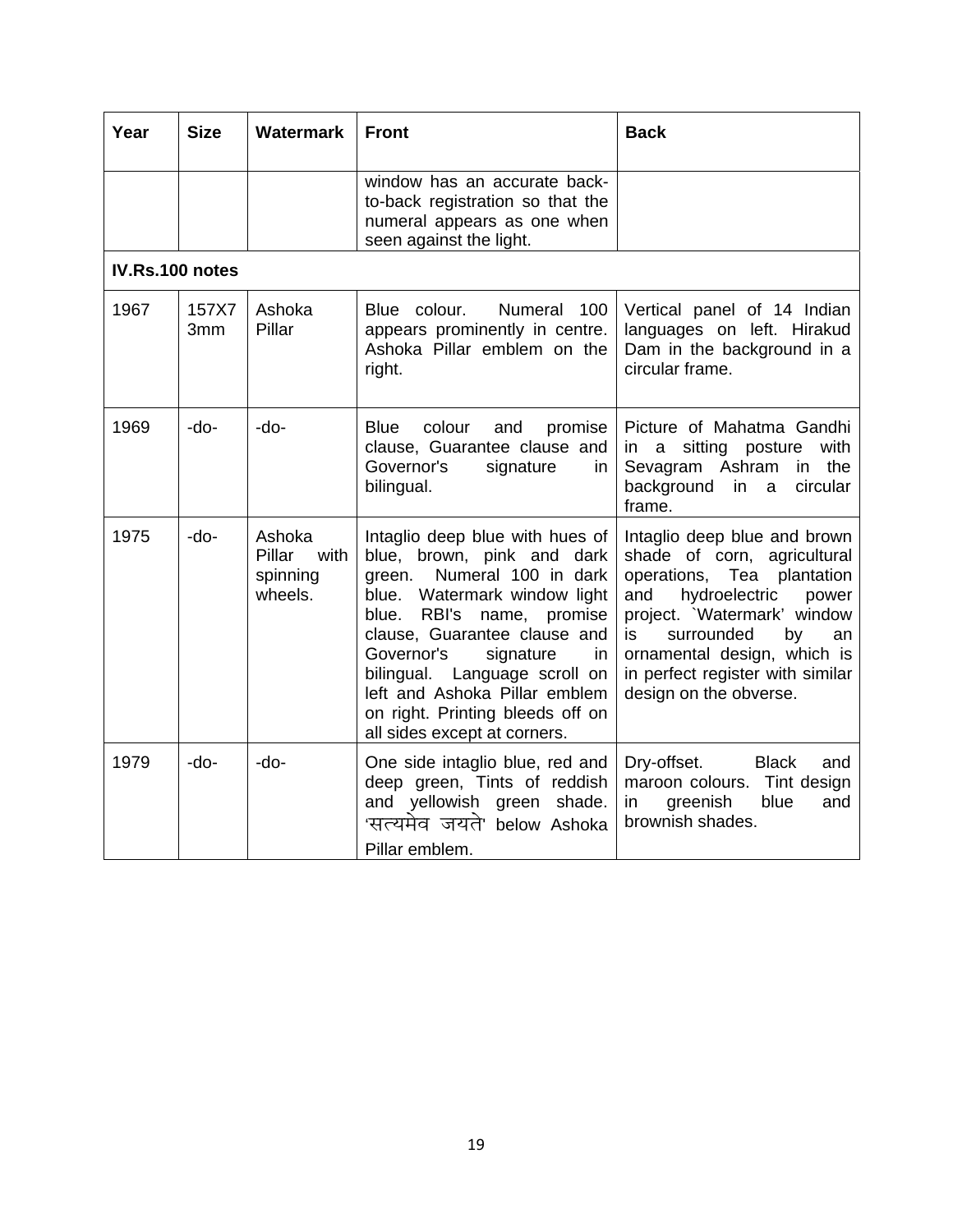| Year | <b>Size</b> | <b>Watermark</b>                                                                                                | <b>Front</b>                                                                                                                                                                                                                                                                                                                                                                                                                                                                                   | <b>Back</b>                                                                                                                                                                                                                       |
|------|-------------|-----------------------------------------------------------------------------------------------------------------|------------------------------------------------------------------------------------------------------------------------------------------------------------------------------------------------------------------------------------------------------------------------------------------------------------------------------------------------------------------------------------------------------------------------------------------------------------------------------------------------|-----------------------------------------------------------------------------------------------------------------------------------------------------------------------------------------------------------------------------------|
| 1996 | -do-        | Portrait of<br>Mahatma<br>Gandhi<br>with<br>multidirecti<br>onal<br>lines<br>the<br>in.<br>watermark<br>window. | Printed with the combination<br>offset<br>οf<br>intaglio<br>and<br>overall colour is<br>process.<br>predominantly blue, grey and<br>green. Portrait of Mahatma<br>Gandhi. A windowed security<br>thread partly visible from the<br>front but totally embedded<br>inside. Letters `भारत' and<br>'RBI' printed on the thread.<br>A small black solid triangle in<br>intaglio on left hand side of<br>the watermark to help the<br>visually impaired to identify<br>the denomination of the note. | Central theme depicts a<br>panoramic view<br>of<br>the<br>Kanchangunga range with<br>floral patterns above and<br>filigree patterns on<br>the<br>sides.<br>The value of note<br>appears in 15 languages<br>on the left hand side. |
| 2005 | -do-        | The portrait<br>of Mahatma<br>Gandhi, the<br>multidirection<br>al lines, and                                    | Machine-readable<br>windowed<br>demetalised clear text magnetic<br>security thread with inscriptions<br>`Bharat' (in Hindi) and RBI on<br>notes of Rs.100 with exclusive                                                                                                                                                                                                                                                                                                                       | Year<br>of<br>printing<br><b>is</b><br>incorporated at the printing<br>stage on the reverse of the<br>banknote.                                                                                                                   |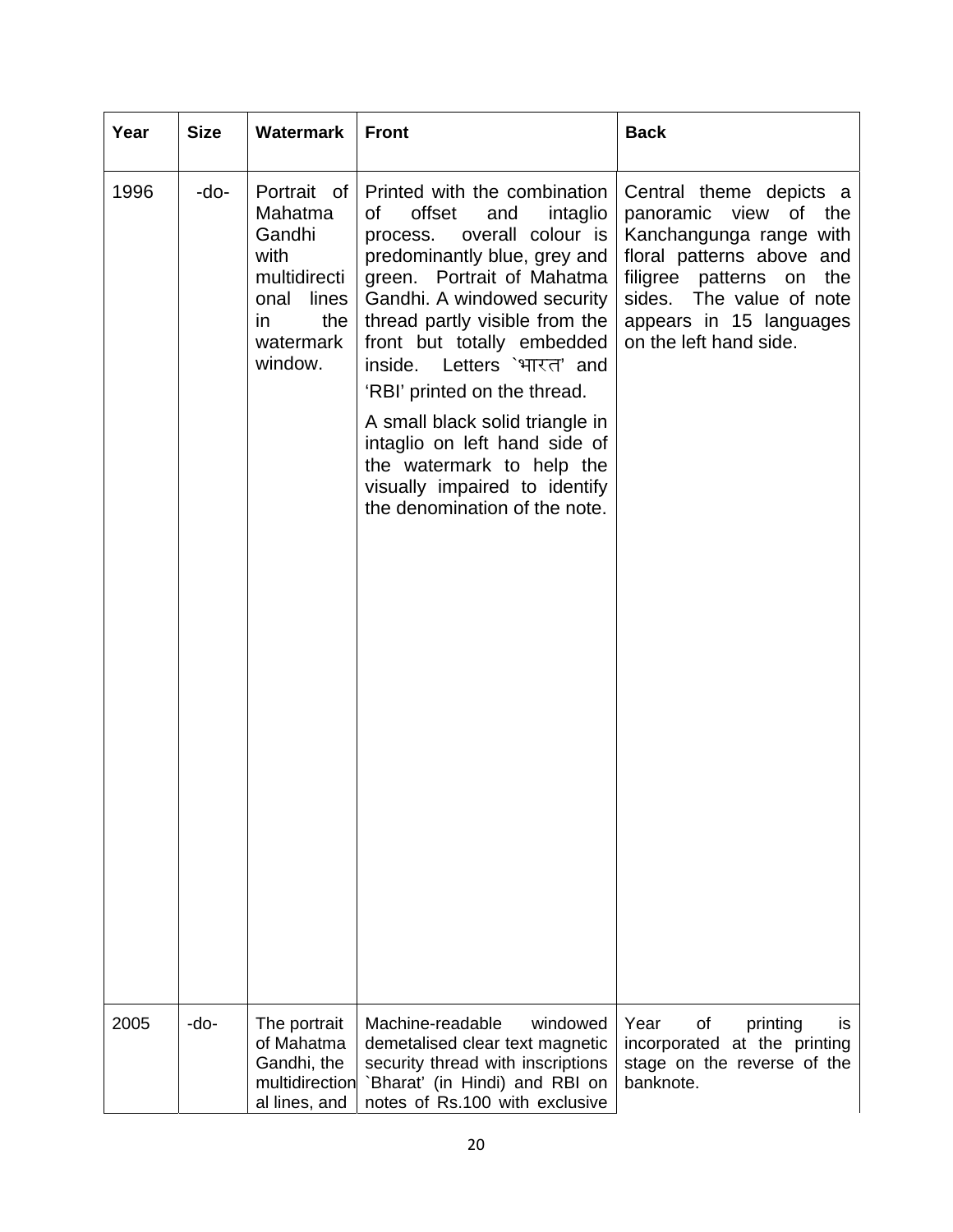| Year | <b>Size</b>     | <b>Watermark</b>                                                                                                                                                                                        | <b>Front</b>                                                                                                                                                                                                                                                                                                                                                                                                                                                                                                                                                                                                                                                                                                                                                                                                                                                                                                                                                                                                                                       | <b>Back</b>                                                                                                                                       |
|------|-----------------|---------------------------------------------------------------------------------------------------------------------------------------------------------------------------------------------------------|----------------------------------------------------------------------------------------------------------------------------------------------------------------------------------------------------------------------------------------------------------------------------------------------------------------------------------------------------------------------------------------------------------------------------------------------------------------------------------------------------------------------------------------------------------------------------------------------------------------------------------------------------------------------------------------------------------------------------------------------------------------------------------------------------------------------------------------------------------------------------------------------------------------------------------------------------------------------------------------------------------------------------------------------------|---------------------------------------------------------------------------------------------------------------------------------------------------|
|      |                 | an<br>electrotype<br>mark<br>showing the<br>denominatio<br>nal<br>numeral100<br>appear in<br>this section<br>and these<br>can be<br>viewed<br>better when<br>the banknotel<br>is held<br>against light. | colour shift.<br>Colour of the<br>thread shall shift from green to<br>blue when viewed from different<br>It will fluoresce in<br>angles.<br>yellow on the reverse and the<br>text will<br>fluoresce<br>on<br>the<br>obverse under U.V.light -width<br>- 2 m.m. The Intaglio Printing<br>raised<br>prints is<br>i.e.<br>more<br>prominent in the name of the<br>Bank in Hindi and English, the<br>Reserve Bank Seal, guarantee<br>and promise clause, Ashoka<br>Pillar Emblem on the left, RBI<br>Governor's signature. A triangle<br>in intaglio on the left of the<br>watermark<br>window<br>with<br>increased depth of engraving<br>helps the visually impaired to<br>identify<br>the<br>denomination.<br>Optical fibres are in dual colour.<br>The small floral design printed<br>both on the front (hollow) and<br>back(filled up) of the banknote<br>in the middle of the vertical<br>band next to the watermark<br>window has an accurate back<br>to back registration so that the<br>numeral appears as one when<br>seen against the light. |                                                                                                                                                   |
|      | V. Rs.500 notes |                                                                                                                                                                                                         |                                                                                                                                                                                                                                                                                                                                                                                                                                                                                                                                                                                                                                                                                                                                                                                                                                                                                                                                                                                                                                                    |                                                                                                                                                   |
| 1987 | 167X7<br>3mm    | Ashoka<br>Pillar<br>with<br>spinning<br>wheels.                                                                                                                                                         | offset and<br>Printed by dry<br>intaglio process.<br>Background<br>colours in peacock blue, ochre<br>and green. Portrait of Mahatma<br>Gandhi, Ashoka Pillar emblem,<br>Promise clause & language<br>panel are printed in intaglio.<br>Five black horizontal relief lines<br>in intaglio on the left side of the<br>watermark to help the visually<br>impaired<br>to<br>identify<br>the<br>denomination of the note.                                                                                                                                                                                                                                                                                                                                                                                                                                                                                                                                                                                                                               | Background showing rising<br>sun. Background colours in<br>deep green, orange and sky<br>blue.<br>Mahatma<br>Gandhi<br>leading a group of people. |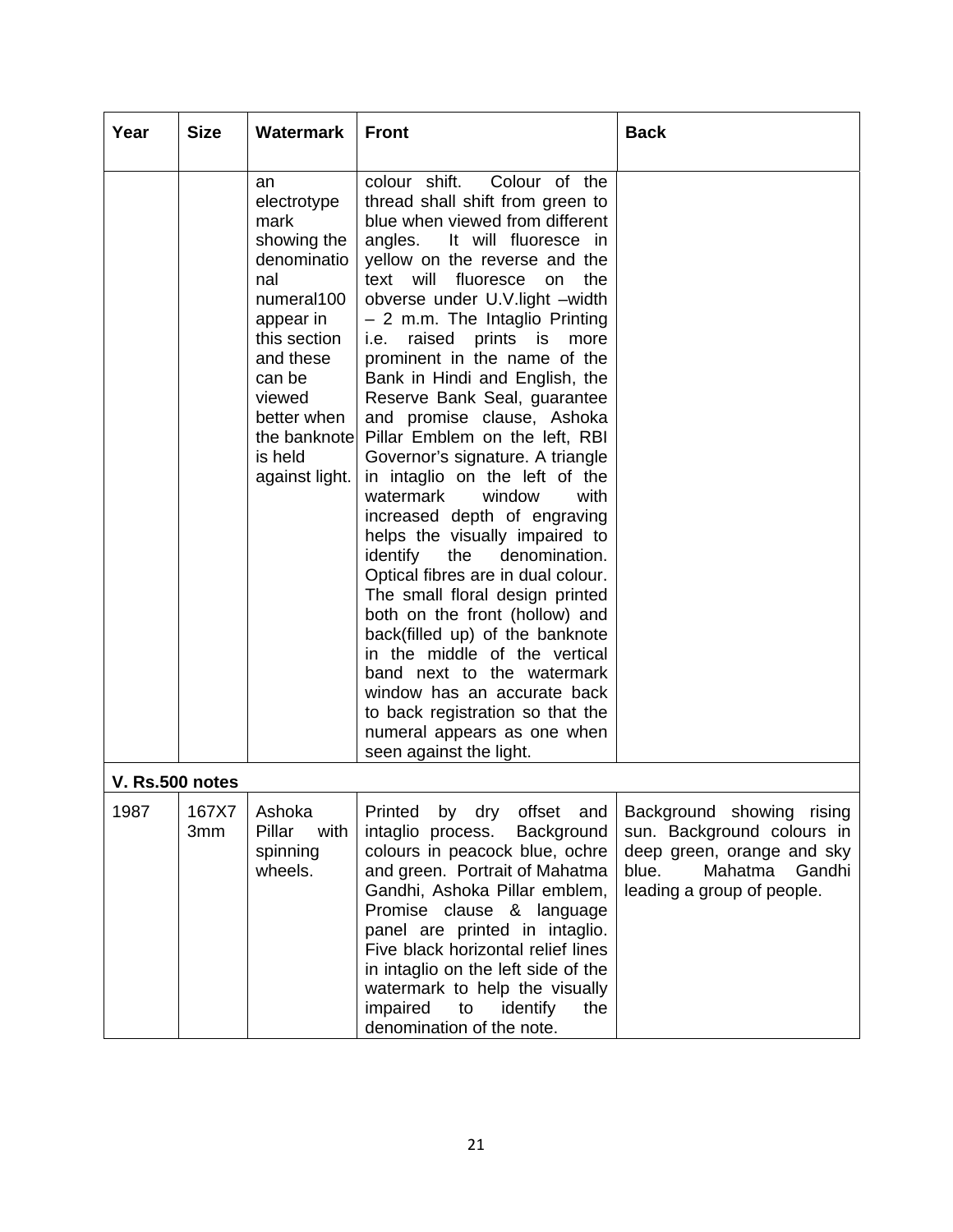| Year | <b>Size</b> | <b>Watermark</b>                                                                                                  | <b>Front</b>                                                                                                                                                                                                                                                                                                                                                                                                                                                                                                                                                                                                                                                                                                                                                                           | <b>Back</b>                                                                                                                                                                                                                                                          |
|------|-------------|-------------------------------------------------------------------------------------------------------------------|----------------------------------------------------------------------------------------------------------------------------------------------------------------------------------------------------------------------------------------------------------------------------------------------------------------------------------------------------------------------------------------------------------------------------------------------------------------------------------------------------------------------------------------------------------------------------------------------------------------------------------------------------------------------------------------------------------------------------------------------------------------------------------------|----------------------------------------------------------------------------------------------------------------------------------------------------------------------------------------------------------------------------------------------------------------------|
| 1997 | -do-        | Portrait<br>of I<br>Mahatma<br>Gandhi with<br>the<br>multidirectio<br>nal lines in<br>the<br>watermark<br>window. | Printed by offset and intaglio<br>Colour scheme is<br>process.<br>predominantly in yellow, green,<br>mauve and brown.<br>Mahatma<br>Gandhi's portrait is dark brown<br>in colour. Mahatma Gandhi's<br>portrait, RBI legend guarantee<br>and promise clauses, Ashoka<br>Pillar inset and Governor's<br>signature are in intaglio. A<br>windowed<br>security<br>thread,<br>partly visible from the front but<br>totally<br>embedded<br>inside.<br>Letters भारत and RBI are<br>printed on the thread. Green<br>vertical<br>band<br>behind<br>the<br>Mahatma Gandhi portrait where<br>latent image of 500 is printed.<br>A small black solid circle in<br>intaglio on the left hand side of<br>the watermark to help the<br>visually impaired to identify the<br>denomination of the note. | Mahatma Gandhi leading a<br>group of people in brown<br>colour with floral patterns<br>appearing above and filigree<br>patterns on each side of this<br>theme. A vertical panel of 15<br>languages appear on the left.<br>All the above features are in<br>intaglio. |
| 2000 | -do-        | -do-                                                                                                              | The colours are predominantly<br>mild yellow, mauve and brown.<br>Mahatma Gandhi's portrait is in<br>light brown.<br>Numeral 500<br>printed in Optically Variable Ink<br>(OVI) in Green to Blue colour<br>shift.<br>Except these changes,<br>other designs are same as of<br>1997 series notes.                                                                                                                                                                                                                                                                                                                                                                                                                                                                                        | The design is the same as is<br>on the 1997 series note.                                                                                                                                                                                                             |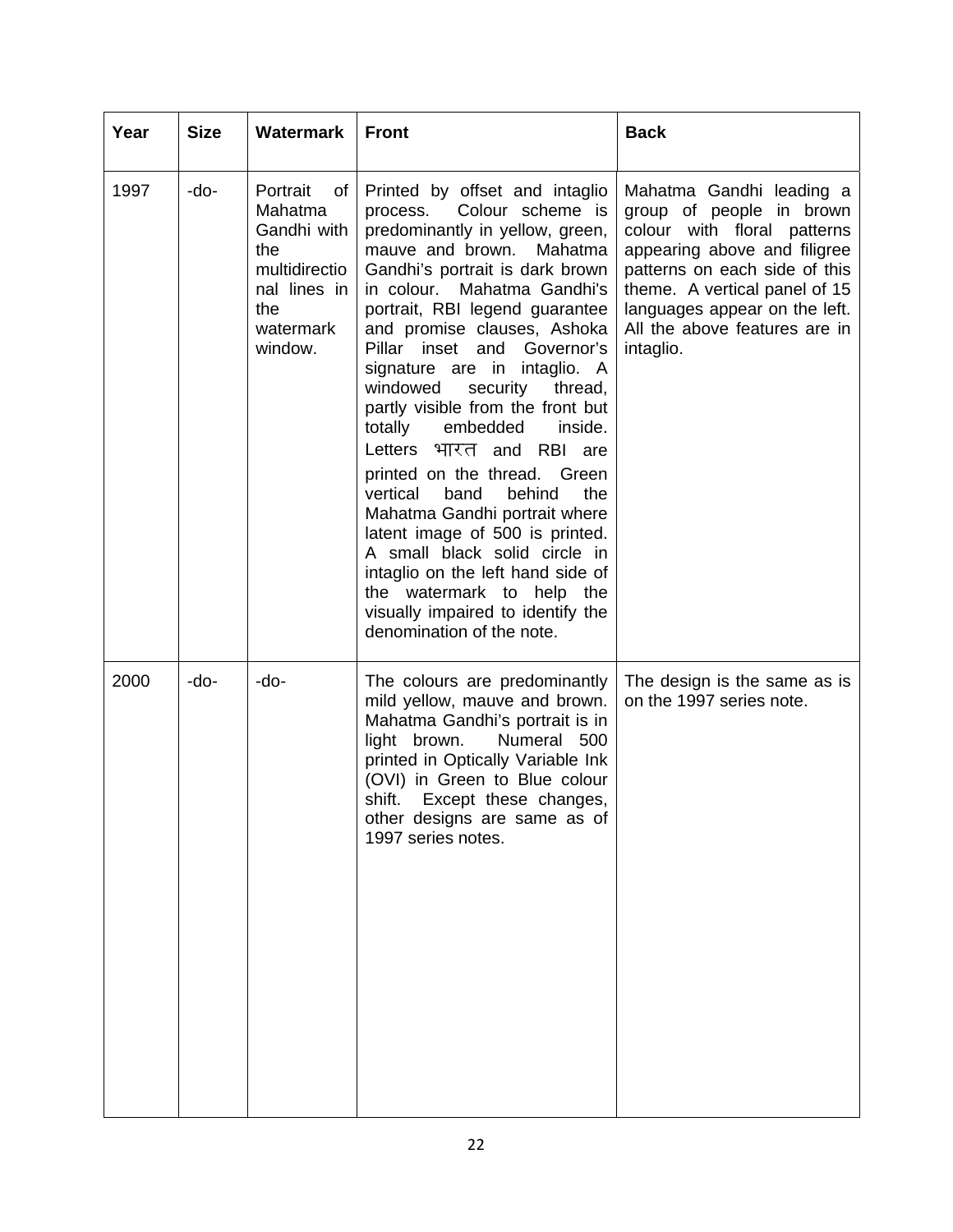| Year | <b>Size</b> | Watermark                                                                                           | <b>Front</b>                                                                                                                                                                                                                                                                                                                                                                                                                                                                                                                                                                                                                                                                                                                                                                                                                                                                                                                                                                                                                                                                                                                                                                                                                                                                                                                                                                    | <b>Back</b>                                                                                               |
|------|-------------|-----------------------------------------------------------------------------------------------------|---------------------------------------------------------------------------------------------------------------------------------------------------------------------------------------------------------------------------------------------------------------------------------------------------------------------------------------------------------------------------------------------------------------------------------------------------------------------------------------------------------------------------------------------------------------------------------------------------------------------------------------------------------------------------------------------------------------------------------------------------------------------------------------------------------------------------------------------------------------------------------------------------------------------------------------------------------------------------------------------------------------------------------------------------------------------------------------------------------------------------------------------------------------------------------------------------------------------------------------------------------------------------------------------------------------------------------------------------------------------------------|-----------------------------------------------------------------------------------------------------------|
| 2005 | -do-        | The<br>an<br>electrotype<br>mark<br>showing the angles.<br>500<br>in<br>section<br>viewed<br>light. | portrait Machine-readable<br>windowed<br>of Mahatma demetalised clear text magnetic<br>Gandhi, the security thread with inscriptions<br>multidirection 'Bharat' (in Hindi) and RBI on<br>al lines, and notes of Rs.500 with exclusive<br>colour shift.<br>Colour of the<br>thread shall shift from green to<br>blue when viewed from different<br>It will fluoresce in<br>denominatio   yellow on the reverse and the<br>nal numeral text will fluoresce<br>the<br>on<br>appear obverse under U.V. light -width<br>this $-3$ m.m. The Intaglio Printing<br>and i.e.<br>raised prints is<br>more<br>these can be prominent in the name of the<br>Bank in Hindi and English, the<br>better when Reserve Bank Seal, guarantee<br>the banknote and promise clause, Ashoka<br>is hel against Pillar Emblem on the left, RBI<br>Governor's signature. A circle in<br>intaglio on the left of the<br>watermark<br>window<br>with<br>increased depth of engraving<br>helps the visually impaired to<br>identify<br>the<br>denomination.<br>Optical fibres are in dual colour.<br>The small floral design printed<br>both on the front (hollow) and<br>back(filled up) of the banknote<br>in the middle of the vertical<br>band next to the watermark<br>window has an accurate back<br>to back registration so that the<br>numeral appears as one when<br>seen against the light.<br>23 | printing<br>Year<br>of<br>is.<br>incorporated at the printing<br>stage on the reverse of the<br>banknote. |
|      |             |                                                                                                     |                                                                                                                                                                                                                                                                                                                                                                                                                                                                                                                                                                                                                                                                                                                                                                                                                                                                                                                                                                                                                                                                                                                                                                                                                                                                                                                                                                                 |                                                                                                           |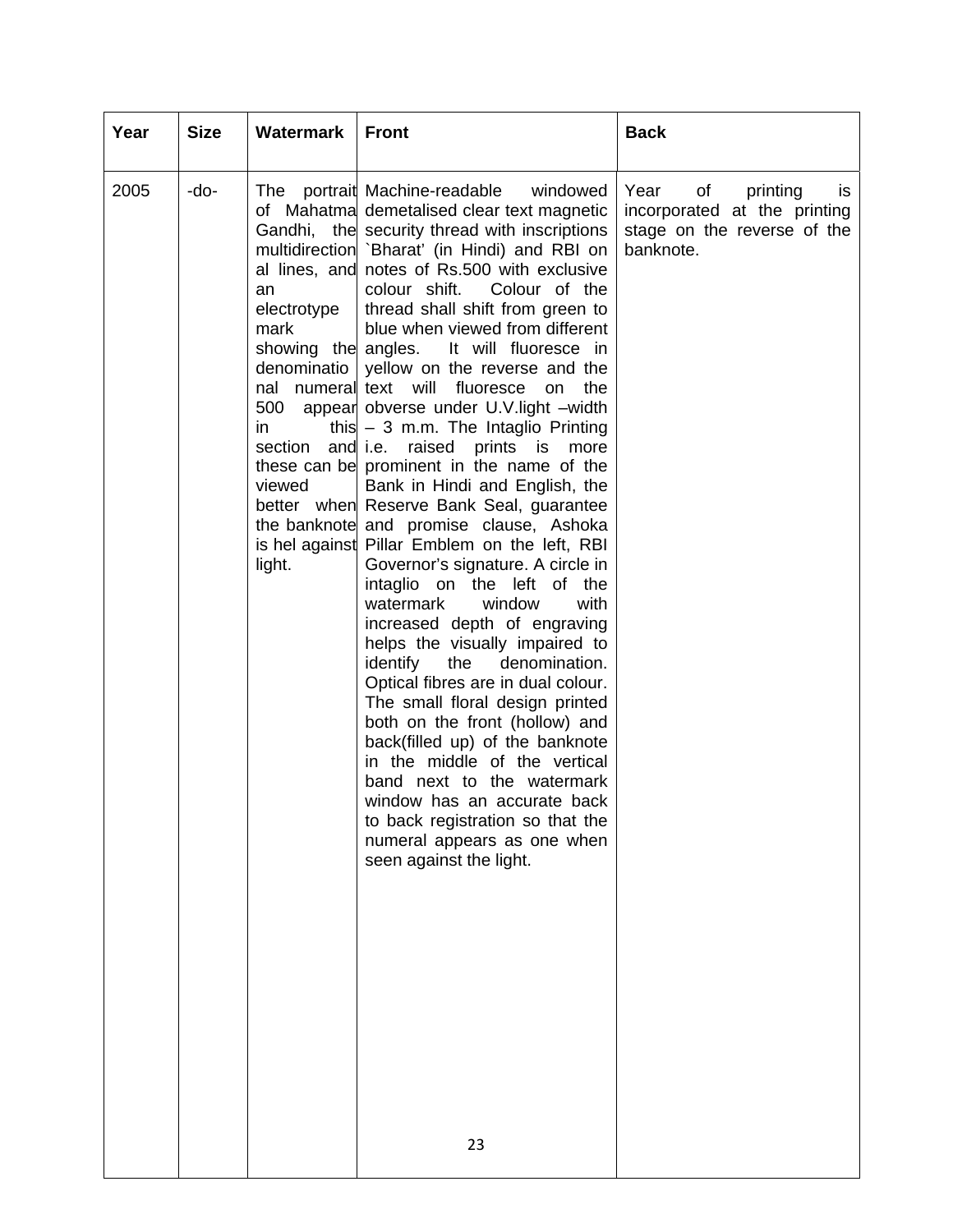| Year                       | <b>Size</b>      | Watermark                                                                                                                | <b>Front</b>                                                                                                                                                                                                                                                                                                                                                                                                                                                                                                                                                                                                                                                                                                                                                                                                                                                                                                                                                                    | <b>Back</b>                                                                                                                                               |
|----------------------------|------------------|--------------------------------------------------------------------------------------------------------------------------|---------------------------------------------------------------------------------------------------------------------------------------------------------------------------------------------------------------------------------------------------------------------------------------------------------------------------------------------------------------------------------------------------------------------------------------------------------------------------------------------------------------------------------------------------------------------------------------------------------------------------------------------------------------------------------------------------------------------------------------------------------------------------------------------------------------------------------------------------------------------------------------------------------------------------------------------------------------------------------|-----------------------------------------------------------------------------------------------------------------------------------------------------------|
| <b>VI. Rs.1000/- notes</b> |                  |                                                                                                                          |                                                                                                                                                                                                                                                                                                                                                                                                                                                                                                                                                                                                                                                                                                                                                                                                                                                                                                                                                                                 |                                                                                                                                                           |
| 2000                       | 177X<br>73m<br>m | of<br>Portrait<br>Mahatma<br>Gandhi<br>with<br>multidirection<br>al lines in the<br>watermark<br>window.                 | Colour is generally pink (light<br>peach colour with grey offset<br>background).<br>Mahatma<br>Gandhi's portrait is brown in<br>colour.<br>Mahatma Gandhi's<br>portrait, numeral 1000, एक -<br>हजार स्पये, RBI seal, RBI<br>legend, guarantee and promise<br>clause, Governor's signature<br>are in intaglio printing.<br>Left<br>hand number panel in red<br>colour and right hand number<br>panel in blue colour. Numeral<br>1000<br>printed in<br>Optically<br>Variable Ink (OVI) in Green to<br>Blue colour shift.<br>Optically<br>variable<br>(colour<br>shifting)<br>windowed security thread with<br>magnetic<br>property<br>and<br>containing text `भारत<br>1000<br>RBI'.<br>Green vertical<br>band<br>behind the Mahatma Gandhi<br>portrait where latent image of<br>1000 is printed. A small black<br>solid diamond shape mark in<br>intaglio on the left hand side of<br>the watermark to help the<br>visually impaired to identify the<br>denomination of the note. | The theme depicts the overall<br>development of the Indian<br>economy<br>in<br>three-colour<br>intaglio.<br>The 15-language<br>panel is on the left side. |
| 2005                       |                  | Mahatma<br>Gandhi,<br>lines, and an<br>electrotype<br>mark showing<br>the<br>denominational<br>section<br>viewed<br>when | - do - The portrait of Machine-readable<br>windowed<br>demetalised clear text magnetic<br>the security thread with inscriptions<br>multidirectional `Bharat' (in Hindi) and RBI on<br>notes of Rs.1000 with exclusive<br>colour shift.<br>Colour of the<br>thread shall shift from green to<br>blue when viewed from different<br>It will fluoresce in<br>angles.<br>I numeral 1000 yellow on the reverse and the<br>appear in this text will fluoresce<br>on the<br>and obverse under U.V. light -width<br>these can be $-3$ m.m. The Intaglio Printing<br>better i.e. raised<br>prints is<br>more<br>the prominent in the name of the                                                                                                                                                                                                                                                                                                                                         | Year<br>of<br>printing<br>is<br>incorporated at the printing<br>stage on the reverse of the<br>banknote.                                                  |